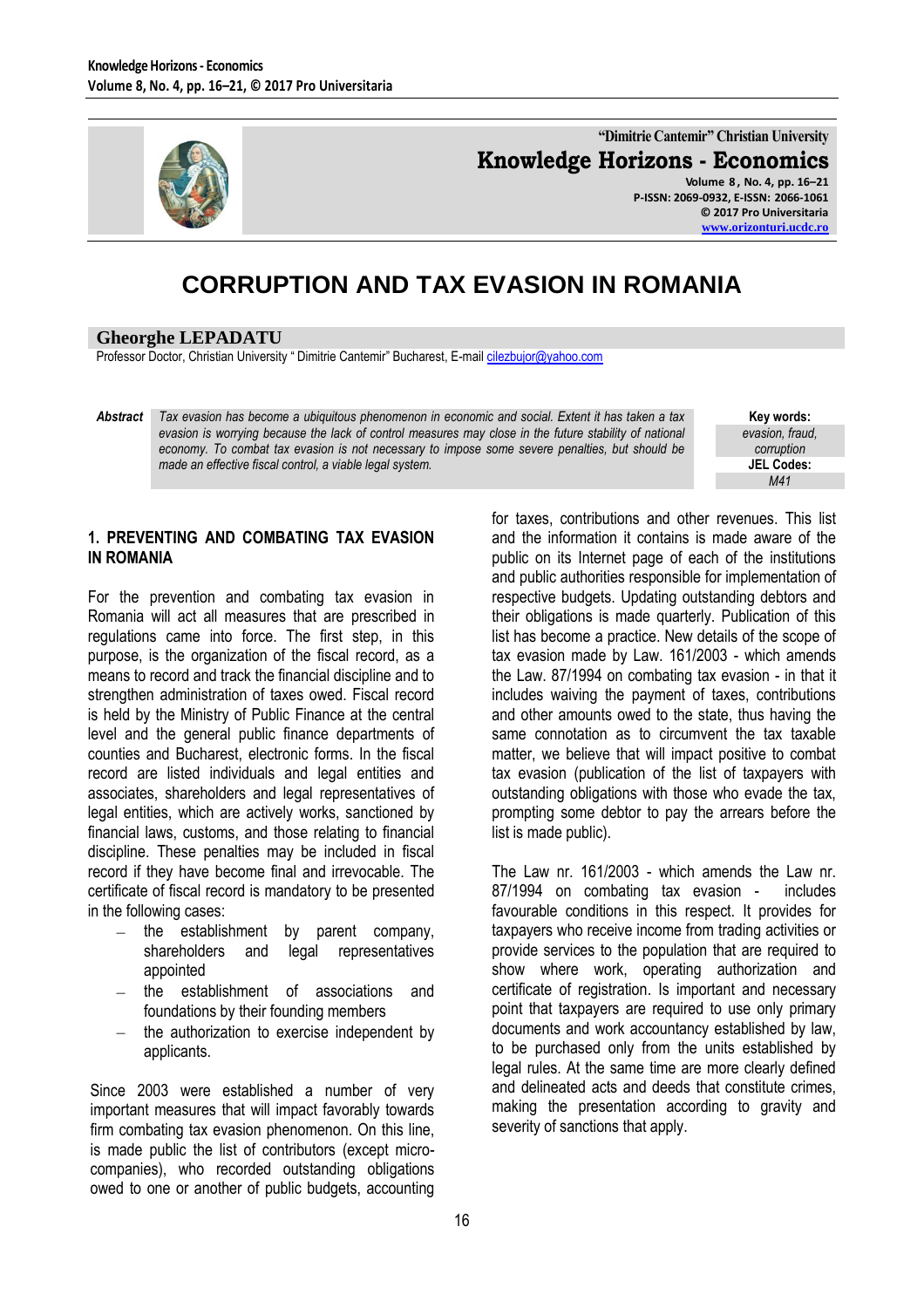#### **2. COMPETENT BODIES IN COMBATING TAX EVASION**

Lack of a well organized control and properly skilled staff can lead to large-scale forms of tax evasion. For the organization and functioning of financial control and the Financial Guard, on 22 March 1991 was adopted the Law No. 30, published in Official Gazette nr. 64 of 27 March 1991. In accordance with Article. 1 of Law 30/1991, Ministry of Finance, on behalf of the state, made control and managing of the specialized funds of central and local state administration and state institutions and monitor compliance with financial accounting regulations in the work of by autonomous, companies and other operators in connection with fulfilling their obligations to the state. The second paragraph of that article states that the specialized unit of the Ministry of Finance acting for the prevention and combating fraud, violations and offenses to the taxation, customs and prices and taking measures under the law. In Article 4 states that financial control of the state is organized and operated in the Ministry of Finance and is performed by General Directorate of State Financial Control and Financial Guard.

By law, the powers conferred to the General Directorate of State Financial Control and its subordinate units are:

• control the management and use of funds provided from the budget for running costs and maintenance of central and local government and financed by the budget units,

• monitor the use of funds for state investment interest, activities and products and subsidies for other purposes provided by law;

• check the use of endowment funds and funds and accounts in compliance autonomous activity and stateowned companies;

• verify the accuracy and reality of entries in records required by law and the provisions of incorporation of companies and other businesses, seeking the correct and complete and timely fulfillment of all financial and tax obligations to the state;

• control and also perform other duties established by law in charge of the Ministry of Finance.

Are also covered the Financial Guard duties:

• implementation and enforcement of tax laws and customs regulations, aiming to prevent any embezzlements or evasion of payment of taxes

• trade compliance, seeking to prevent smuggling activities and any procedures banned by law

• verify the existence and authenticity of documents during transport, as well as places of production activities, services, acts and deeds of trade, when there is evidence of evasion of tax obligations or of establishing procedures prohibited by law

• verify the records or any other documents resulting tax obligations

• to find violations and apply appropriate sanctions

• to bring prosecution in connection with the crime found in the exercise of duties.

Following the findings of financial control, Ministry of Finance is entitled in accordance with the provisions of Article. 7 of Law No. 30/1991 should:

- a) take measures to eliminate and prevent irregularities in business accounts of central and local administrations, autonomous and
- b) correcting and expanding the balance sheets and paying the taxes and other budget revenues legally owed the state
- c) application for law enforcement measures in prices and tariffs
- d) suspension of measures contrary to financial regulations and accounting.

Failure, unperforming the provisions within the document control data entered into the financial-fiscal body is, according to the Law System. 87/1994, offense and punishable as such. Tax evasion has become a ubiquitous phenomenon in economic and social. Extent it has taken a tax evasion is worrying because the lack of control measures may close in the future stability of national economy. The economic situation of balanced state budget would lead to macroeconomic balance and ensuring economic development conditions. To combat tax evasion is not necessary to impose some severe penalties, but should be made an effective fiscal control, a viable legal system may first fiscal education of citizens. Tax laws should be simple, clear, accurate and relatively stable, to make a distinction between cases where laws are violated intentionally violated when fraud or negligence, negligence, or causes beyond the control of the taxpayer. It is necessary to reorganize and control the tax checks, to be developed by The National Bank of Romania clear rules on the conditions to be met and documents to be submitted by individuals. Our country had one of the best tax procedure code, which was repealed by the dictatorial regime established after the Second World War. As measures already initiated or being implemented, with direct impact on preventing and reducing tax evasion can be:

strengthening the tax system by harmonizing  $\equiv$ the tax return with the requirements of Directives of the European Union, promoting measures for its gradual decline (in particular If direct tax), to stimulate the transfer of activities of the informal economy visible in the economy, implementing a simplified taxation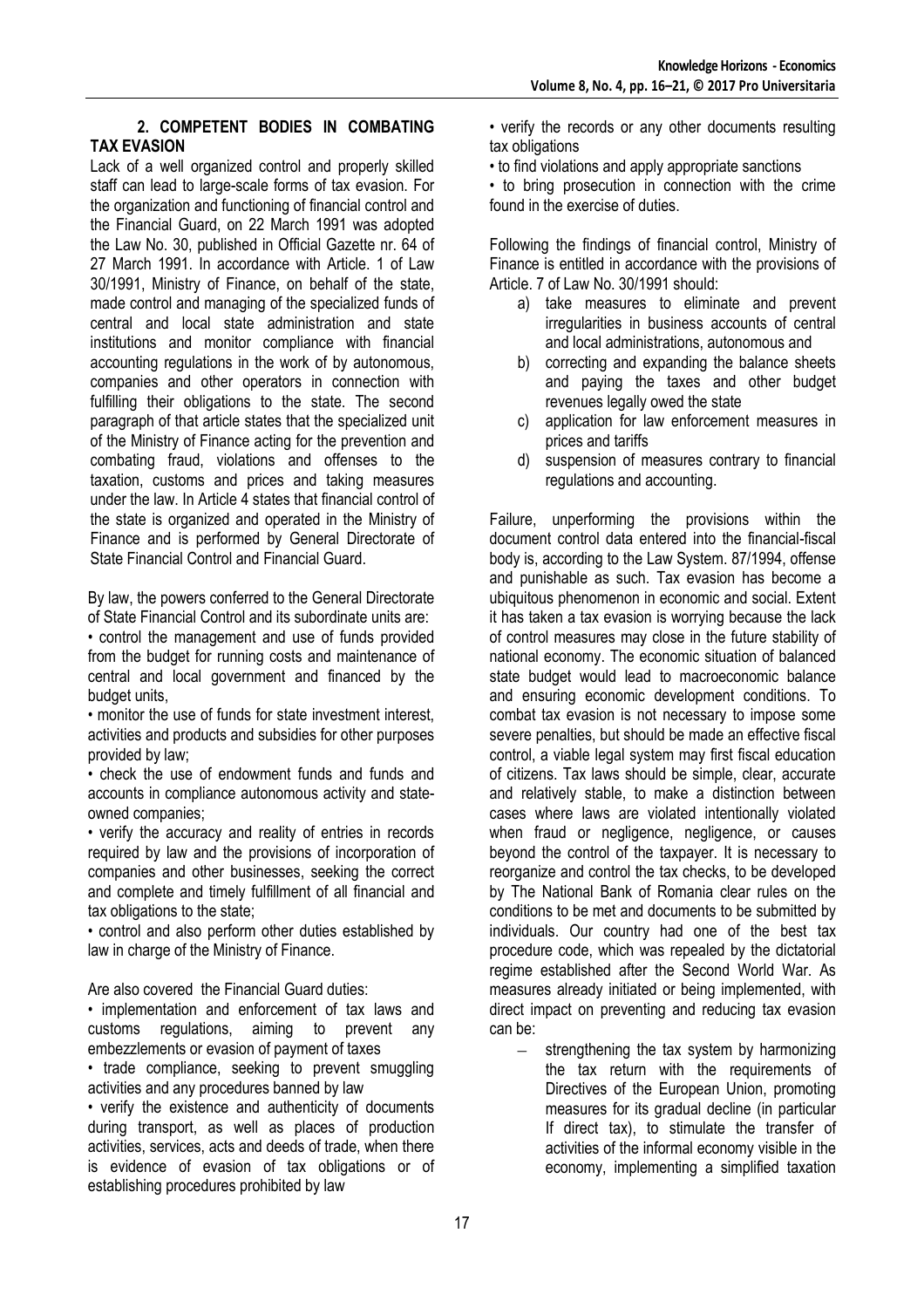system for small businesses, eliminating the effects of inflation

- the strengthening and adaptation of economic accounting system by applying accounting rules harmonized with European Union directives and International Accounting Standards approved by Ministerial Order No. 94/2001, for commercial companies and other publicly traded company representative to establish a simple filing system for small and medium enterprises;
- elimination of firms in economic losses, irrecoverable;
- approval of the draft Law exemplary management of commercial companies;
- completing the legislative framework for  $\equiv$  . control of resident associations and joint owners by local councils;
- mandatory implementation of the acceptance  $\equiv$ of debit-credit card businesses with a business volume over a certain level and population ;
- establish a well organized system of principles  $\frac{1}{2}$ for tax record for better management of the prevention and combating tax evasion.

As measures to prevent international tax evasion, Prof. Ph.D. Dan Saguna proposes the following measures "tax heaven"<sup>1</sup> :

- exchange control
- steps towards citizenship taxpayer  $\equiv$
- taxation even the income

taxation of gains from foreign made not by Legal way

using theory of law abuse

the refusal to allow access to the courts of foreign organizations deemed suspicious.

Finally, we can say that without a detailed and systematic analysis of internal mechanisms with the international tax evasion is difficult to trigger tools and measures conducive to combating and preventing tax evasion.

# **3. TAX EVASION AND CORRUPTION**

In a world confronted with complex issues, the activities of corruption and of obtaining money by illegal ways are more frequent. History of human society reveals that crime and corruption in all forms of manifestation (embezzlement, trafficking in influence,

giving and taking bribes, tax evasion, receiving undue benefits) and drove there with varying intensity of the oldest times. European officials have converging views regarding accession of 10 new member states, due to alarming issue: corruption in these country could be transferred to the Community market. Corrupt judicial system, which evolves slowly, worried European Union authorities because of the need to actually apply the directives and regulations to be adopted rapidly. From the perspective of EU integration, tackling corruption is needed to materialize unequivocal commitment of the Romanian society as a whole, to take and fulfill membership criteria. Corruption has always been regarded as one of the most serious behavioral misconduct that distorts the administration of public affairs for private order. From a sociological perspective, corruption - as social pathology - concerns a group of immoral and illegal activities conducted by individuals not only functions or exercising a public role, but also by various groups and organizations (public and private) to obtain material benefits or moral, or a higher social status, using forms of coercion, blackmail, deception, bribery, buying, intimidation. In essence, corruption is an abuse of power in order to obtain material advantages or other benefits (honors, titles, advertising exemption from liability, etc.). Most times, it is only "a trivial contract " (illegal – that is right), acting under the Roman law principle *do ut des*  (I give you to give me) negotiated and placed in underground conditions and privacy.

## **4. CONCLUSIONS**

The corruption has much more varied forms, some of them - like: favoritism, or interference in the work of civil servants, that form the traditional "intervention" - is considered, if not daily acts, at least minor deviations which can not be criminally sanctioned. Also included other manifestations of corruption, widely practiced, arising from the influence of money in politics, more publicized, combined with local power decentralization, rapid urbanization and internationalization of economic relations. Corruption are identified with those acts which are committed in the exercise of functions or duties of office, which is the violation of duties, following - in all cases - a profit. Evolution of the phenomenon, reflected in ancient law, shows that bribery is an abuse of office in order to obtain material benefits, goods or other benefits.

Corruption can be considered an economic activity based on the following assumptions:

 $\overline{a}$ 1 Saguna D, *Evaziunea fiscală pe înțelesul tuturor,*  Editura Oscar Print, București, 1995, pag. 83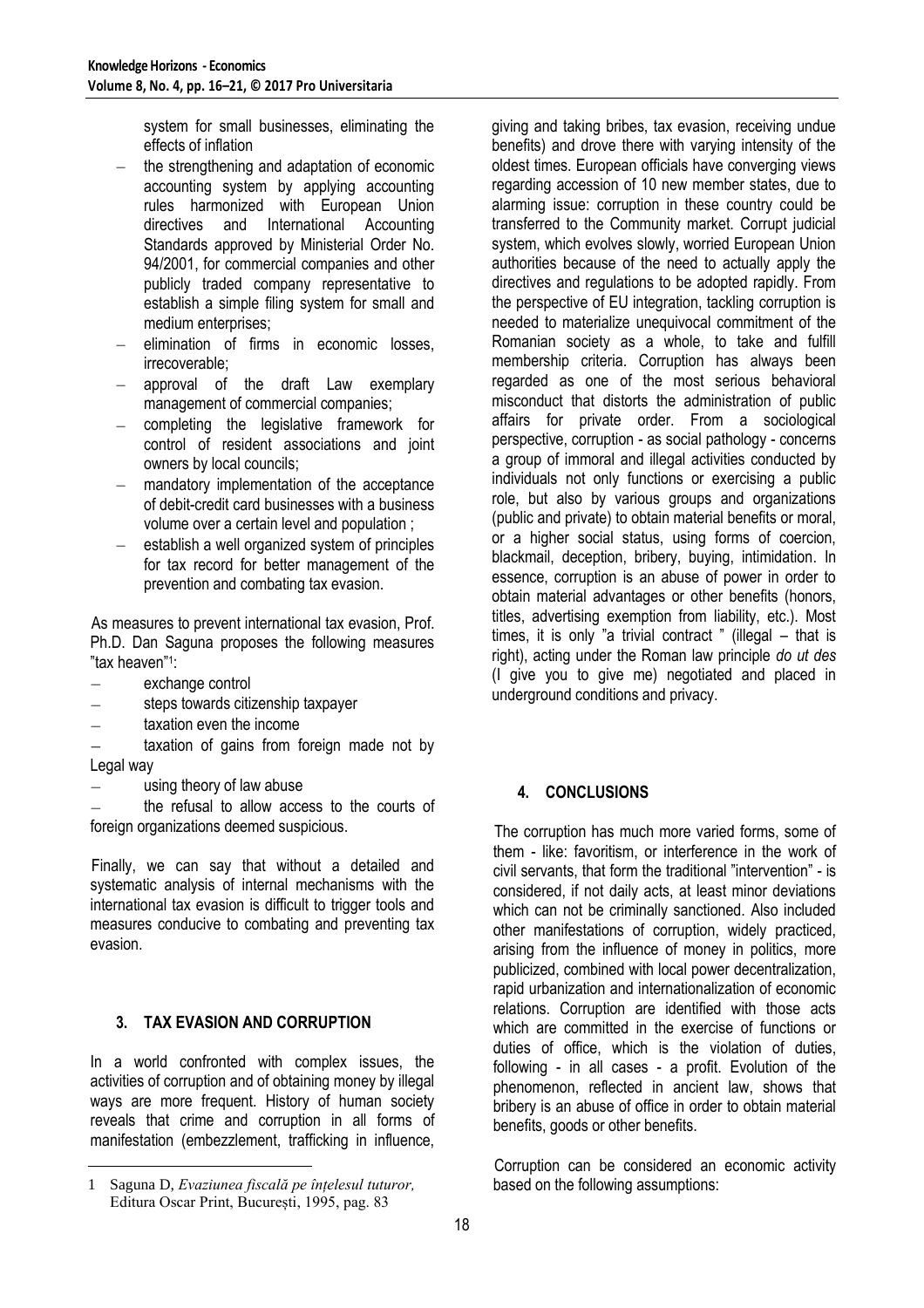- corruption is based on limited resources

- has an operational process: support, facilitation, opportunity

- has a specific funding to satisfy some need
- pursue profits.

Corruption of some officials and politicians who occupy important positions and use the power they hold. Some of them work in the control system or in positions of decision, in order to protect business. Report on the work of the Center for Combating Economic Crimes and Corruption of January 2007 stated the following acts of corruption detected by responsible business people from both the national economy and public institutions and private sector:

- business and civic organizations 8 ;
- local government authorities 6;
- education and science 4;
- organ registration and authorization 4;
- state enterprises 2,
- customs service 2,
- individuals 2;
- banking system 1 and justice system 1;.

An important part of the money illegally, and the bribes paid to them, return, being used in the underground economy and the rest are recycling and money laundering, entering into the real economy. Factors that has created and amplificated corruption are multiple. Of these, the institutional crisis in most sectors, the crisis of authority and credibility of the organs and institutions, regulatory control and low tolerance for those who control manifested by attracting law enforcement officials in criminal acts of corruption resulted manifestations of corruption in the following directions:

#### *Creation of company "tick", that thrive in the near moribund state enterprises*

In this case fiscal dimension of corruption is localized in the registration of oversize charges (most times even unrealistic), thus narrowing the legal basis of taxation of profits and hence sustrăgând and related income tax due the general consolidated budget. Profitable by outsourcing activities by companies from interest groups, it fails these enterprises after privatization are "suddenly" extremely profitable.

Trade and transactions entered into evidence - and used as the basis for recording financial records and accounting - does not reflect an actual state of affairs therefore covered by Law No.. 241/2005 on preventing and combating tax evasion as a crime criminalizing evidence of fictitious transactions.

#### *Fraudulent privatizations*

Essentially, by means of fraudulent privatizations parasitic capitalism was encouraged at the expense of large privatizations, which could lead to multiple benefits for our country. Many of the companies acquired are dismantled and sold for scrap, the staff is fired and the products made by new investors fail to penetrate the market. The purpose of these investors is not only immediate profit.

#### *Robbing banks*

There are interest groups - beneficiaries of bad loans which were identified in the banking sector favorite target of their criminal activity by providing preferential loans, favorable terms, the client base. As the banking sector has undergone a privatization process effective and efficient, the phenomenon of illegal or preferredfinancing shrank sharply.

#### *Spoliation of the state budget by the tolerance by the public authority in unpaid tax liabilities owed by some companies and illegal VAT refunds*

According to Law. 241/2005, VAT refunds have been expressly criminalized acts of tax evasion. This amounts fraudulently diverted money from the state budget lead to distortions and even undermine state functions formal economy, contributing to "welfare" of public officials who have contributed to the smooth functioning of this mechanism crime. Size corruption tax imposed directly on the public financial resources by returning (illegal!) Significant amounts of money from the consolidated general government accounts of private firms as a result of unrealistic sizing tax liability (in case of VAT).

There are other manifestations of corruption, among which may be mentioned: the smuggling of excise goods, embezzlement of EU funds provided through the Phare program type, with a grant, procurement rigging.

In all cases above, the funds used in criminal transactions intended to create "break through in the system" and, in substance, to cause weakness manifested in the smooth functioning of state institutions, which - in this context - can be locked and become inoperative. Prevention and eradication of corruption requires measures of social, economic, political, legal and administrative development to prevent and limit the extent and severity of the phenomenon, identifying and neutralizing the risk factors. If eradicate corruption and organized crime is a financial and economic utopia for the foreseeable future to prevent this phenomenon to dictate laws, values and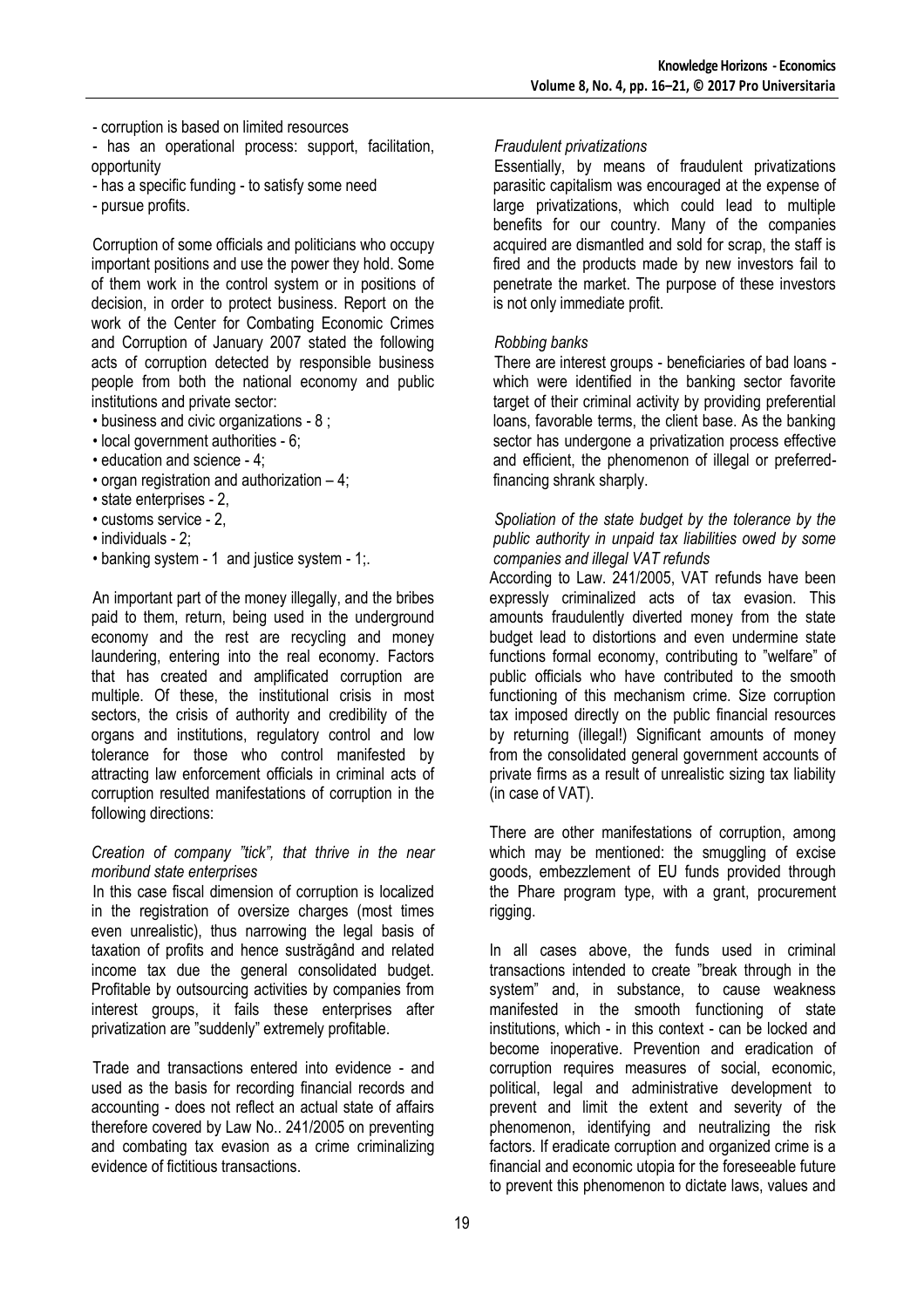politics of states and international bodies is a current requirement. Between tax evasion and corruption there is a parallel, the similarities and differences (both with devastating effect on "health" of a society as a whole)<sup>2</sup> .

Key considerations stemming from this analysis include:

- $-$  tax evasion may be a unilateral act, while corruption requires always at least two parties (usually the one party is a public sector decision-maker )
- tax evasion does not, automatically, further recourse to corruption, while corruption acts and financing is secured, in particular, of pecuniary resources evaded tax
- tax evasion occurs, mainly the underground sector of the economy (being part of it), while corruption found "fertile ground" in area economy in the world of so-called "white collars" (although this does not exclude that the intention and the forces that resort to corruption come mainly from the economy underground);
- while corruption is intended, often, access to public resources for personal gain increased (by corruption of people who manage those resources), tax evasion can be equated with an act which would protect the "desires" realized against state (obviously, in substance, a phenomenon also illegal in most cases)
- while evading the tax evasion from tax a certain amount of personal gain, corruption is used to help public servants to get a win as more
- avoidance can sometimes be only a unilateral act, while corruption is always a bilateral or multilateral measure
- corruption always involves recourse to tax  $\equiv$ evasion, while tax evasion is not achieved with the use of corruption;

Eliminating corruption is the primary element in improving fiscal control as part of combating tax evasion. Along with corruption, another factor which leads to increased tax evasion is incompetence, between the two there is a directly proportional relationship. Action taken against corruption must create legal and institutional prerequisites needed to control the phenomenon. Introducing a comprehensive legislative framework and appropriate the acquis communautaire (control wealth of dignitaries and public officials, regulatory incompatibilities with public functions, significant legislative progress in areas related to corruption - money laundering, tax evasion, procurement, etc.), creating the institutional framework for action against corruption at the top, by reorganizing the judiciary. The extent to which Romanian society will be able to manage the further dimension of corruption will depend on the expected positive response from external partners for the economy.

 $\overline{a}$ 2 Hoanță, N., *Economie și finanțe publice*, Editura Polirom, Iași, 2000, pag. 281